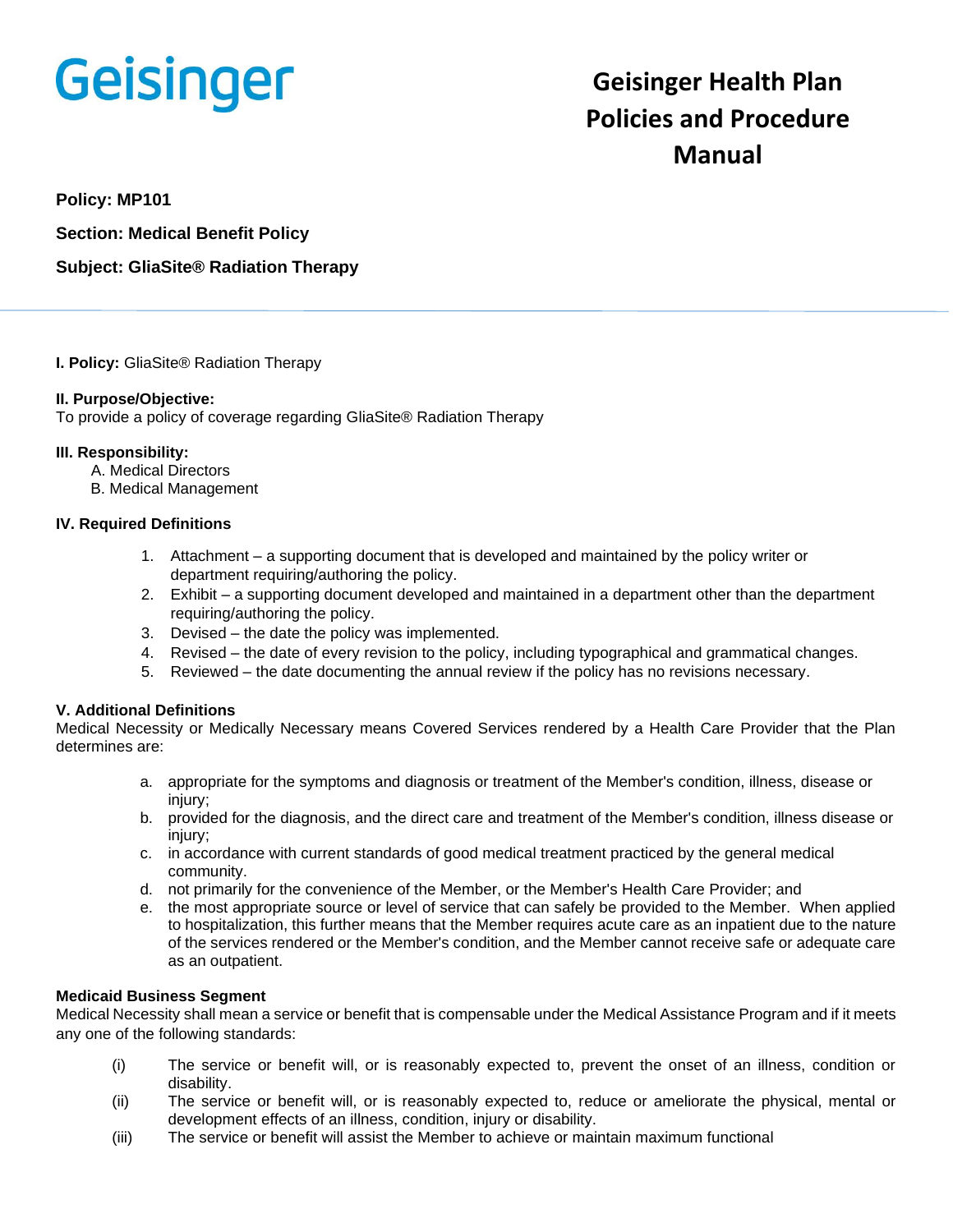capacity in performing daily activities, taking into account both the functional capacity of the Member and those functional capacities that are appropriate for members of the same age.

#### **DESCRIPTION:**

GliaSite® is a balloon catheter device used to deliver liquid brachytherapy to the brain. It is intended for the treatment of surrounding tissue after a malignant brain tumor is surgically removed. The system delivers site-specific, internal radiation, treating the target area while minimizing exposure to healthy tissue. The device is a balloon catheter that is inserted into the cavity created by surgical removal of the malignant brain tumor and filled with **Iotrex**™, a proprietary liquid radiation source. Over a course of three to seven days, GliaSite® delivers radiation directly to the tissue surrounding the cavity, where the tumors are most likely to recur.

#### **INDICATIONS:**

GliaSite is a covered service when used to deliver intracavitary radiation therapy (brachytherapy) to patients with malignant brain tumors such as, but not limited to malignant gliomas, following tumor resection surgery.

# **Medicaid Business Segment:**

Any requests for services, that do not meet criteria set in the PARP, will be evaluated on a case by case basis.

# **CODING ASSOCIATED WITH:** GliaSite® Radiation Therapy

*The following codes are included below for informational purposes and may not be all inclusive. Inclusion of a procedure or device code(s) does not constitute or imply coverage nor does it imply or guarantee provider reimbursement. Coverage is determined by the member specific benefit plan document and any applicable laws regarding coverage of specific services. Please note that per Medicare coverage rules, only specific CPT/HCPCS Codes may be covered for the Medicare Business Segment. Please consult the CMS website at* [www.cms.gov](http://www.cms.gov/) *or the local Medicare Administrative Carrier (MAC) for more information on Medicare coverage and coding requirements.*

- 61770 Stereotactic localization, including burr hole(s), with insertion of catheter(s) or probe(s) for placement of radiation source
- 77263 Therapeutic radiology treatment planning; complex
- 77290 Therapeutic radiology simulation-aided setting; complex
- 77300 Basic radiation dosimetry calculation, central axis depth dose calculation, TDF, NSD, gap calculation, off axis factor, tissue inhomogeneity factors, calculation of non-ionizing radiation surface and depth dose, as required during course of treatment, only when prescribed by the treating physician.
- 77370 Special medical radiation physics consultation
- 77470 Special treatment procedure (eg, total body irradiation, hemibody radiation, per oral, endocavitary or intraoperative cone irradiation)
- 77761 Intracavitary radiation source application
- 77762 Intracavitary radiation source application
- 77763 Intracavitary radiation source application
- 77770 remote afterloading high dose rate radionuclide brachytherapy; 1 channel
- 77771 remote afterloading high dose rate radionuclide brachytherapy; 2-12 channels
- 77772 remote afterloading high dose rate radionuclide brachytherapy; over 12 channels
- 64999 Unlisted neurosurgical code: removal of catheter
- 0735T Preparation of tumor cavity, with placement of a radiation therapy applicator for intraoperative radiation therapy (IORT) concurrent with primary craniotomy (List separately in addition to code for primary procedure)
- A9527 Iodine I-125, sodium iodide solution, therapeutic, per millicurie
- C2634 Brachytherapy source, non-stranded, High Activity, iodine-125, greater than 1.01 MCI (NIST), per source
- C2639 Brachytherapy source, non-stranded, iodine-125, per source

Current Procedural Terminology (CPT®) © American Medical Association: Chicago, IL

#### **LINE OF BUSINESS:**

**Eligibility and contract specific benefits, limitations and/or exclusions will apply. Coverage statements found in the line of business specific benefit document will supersede this policy. For Medicare, applicable LCD's and NCD's will supercede this policy. For PA Medicaid Business segment, this policy applies as written.**

#### **REFERENCES:**

Geisinger Clinic Technology Assesment Committee Triage Group, GliaSite® Radiation Therapy, Feb 12, 2003.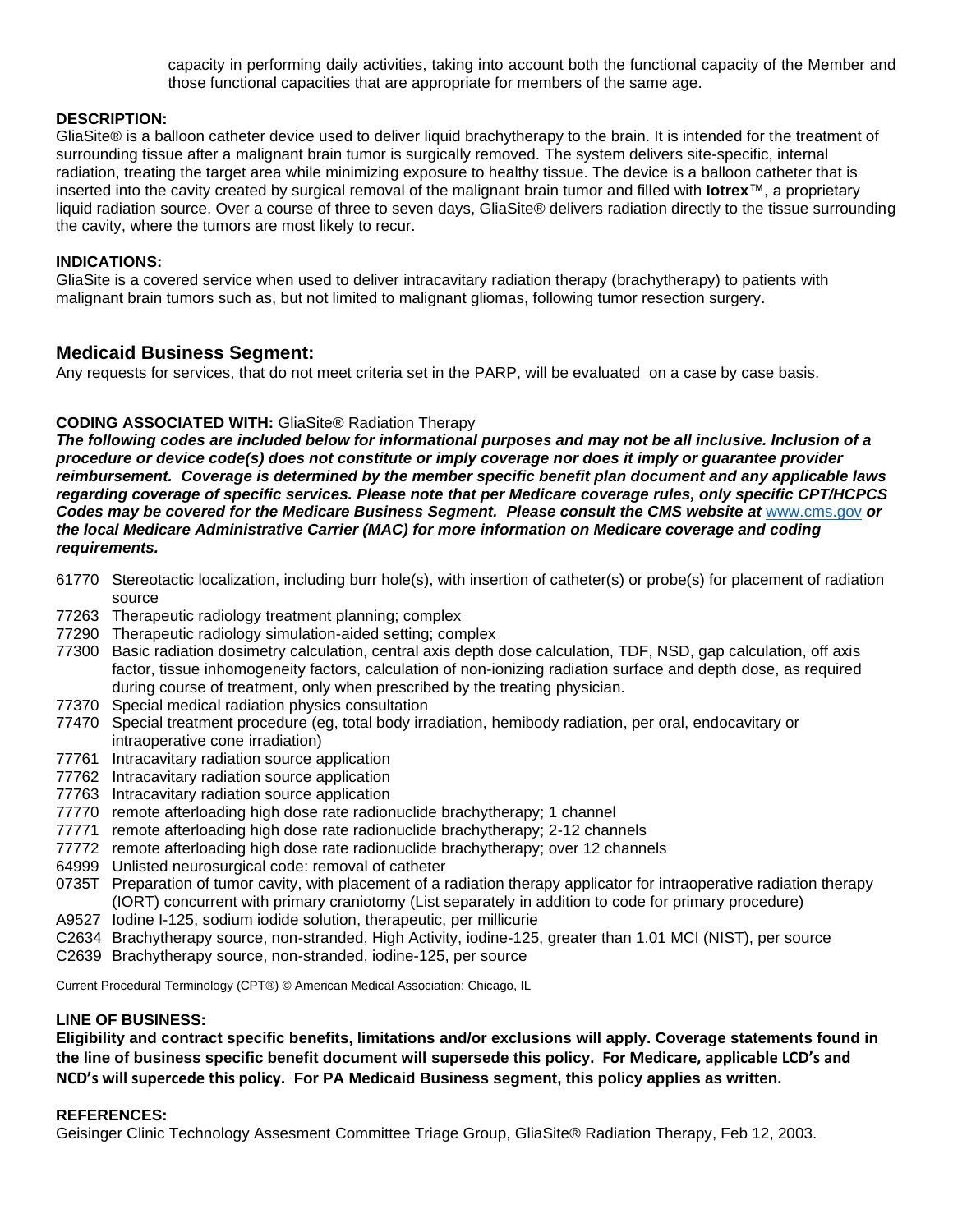Canadian Coordinating Office for Health Technology Assessment, GliaSite® Radiation Therapy, No. 9, August 2001.

ECRI, HTAIS Hotline Response, GliaSite® Radiation Therapy for Brain Cancer, Dec. 17, 2002.

ECRI, HTAIS Target database. Intracavitary liquid brachytherapy for brain cancer. Feb. 2004.

ECRI, Health Technology Forcast. Brachytherapy for brain tumors. Mar. 2004.

GliaSite® Radiation Therapy System, Proxima Therapeutics, Inc. Product Information. [http://www.proximatherapeutics.com](http://www.proximatherapeutics.com/)

Stubbs JB, Frankel RH, Schultz K, Crocker I, Dillehay D, Olson JJ, " Pre-clinical Evaluation of a Novel Device for Delivering Brachytherapy to the Margins of Resected Brain Tumor Cavities", *Journal of Neurosurgery*, 96:335-343, Feb. 2002.

Van den Berge JH, Blaauw G, Breeman WAP, Rahmy A, Wijngaarde R.," Intracavitary Brachytherapy of Cystic Craniopharyngiomas", *Journal of Neurosurgery*. 77:545-550, Oct. 1992.

Chan TA, Weingart JD, Parisi RN, Hughes MA, Olivi A, Borzillary S, Alahakone D, Detorie NA, Wharam MD, Kleinberg L. Treatment of recurrent glioblastoma multiforme with gliasite brachytherapy. Int. J Radiation Oncology Biol Phys. 2005:62(4):1133-1139.

Tatter SB, Shaw EG, Rosenblum ML, Karvelis KC, Kleinsburg L, Weingart J, Olson JJ, Crocker IR, Brem S, Pearlman JL, Fisher JD, Carson KA, Grossman SA et al. An inflatable balloon catheter and liquid <sup>125</sup>I radiation source )GliaSite Radiation Therapy Sytem) for treatment of recurrent malignant glioma:multicenter safety and feasibility trial. J Neurosurg 2003;99:297-303.

Welsh J, Sanan A, Gabayan AJ, Green SB, Lustig R, Burri S, Kwong E, Stea B. Gliasite Brachytherapy boost as part of initial treatment of glioblastoma multiforme: A retrospective multi-institutional pilot study. Int J Radiation Oncology Biol Phys. 2007:

Rogers LR, Rock JP, Sills AK, Vogelbaum MA et al. Results of a phase II trial of the Gliasite radiation therapy system for the treatment of newly diagnosed, resected single brain metastases. J Neurosurg 2006;105:375-384.

Gabayan Aj, Green SB, Sanan A, Jenrette J, Schultz C et al. Gliasite Brachytherapy for treatment of recurrent malignant gliomas: a retrospective multi-institutional analysis. Neurosurgery 2006;58:701-709.

Nicholas S, Mathios D, et al. Current trends in glioblastoma multiforme treatment: radiation therapy and immune checkpoint inhibitors. Brain Tumor Research and Treatment 2013;1(1):2-8

National Comprehensive Cancer Network (NCCN). NCCN Clinical Practice Guidelines in Oncology - Central Nervous System Cancers. v2.2021

This policy will be revised as necessary and reviewed no less than annually.

**Devised:** 4/03

**Revised:** 4/04, 4/06(added Ref.); 4/07; 4/08 (coding)

**Reviewed:** 4/05, 4/09, 5/10, 5/11, 5/12, 5/13, 4/15, 4/16, 4/17, 4/18, 4/19, 4/20, 4/21, 4/22

Geisinger Health Plan may refer collectively to health care coverage sponsors Geisinger Health Plan, Geisinger Quality Options, Inc., and Geisinger Indemnity Insurance Company, unless otherwise noted. Geisinger Health Plan is part of Geisinger, an integrated health care delivery and coverage organization.

Coverage for experimental or investigational treatments, services and procedures is specifically excluded under the member's certificate with Geisinger Health Plan. Unproven services outside of an approved clinical trial are also specifically excluded under the member's certificate with Geisinger Health Plan. This policy does not expand coverage to services or items specifically excluded from coverage in the member's certificate with Geisinger Health Plan. Additional information can be found in MP015 Experimental, Investigational or Unproven Services.